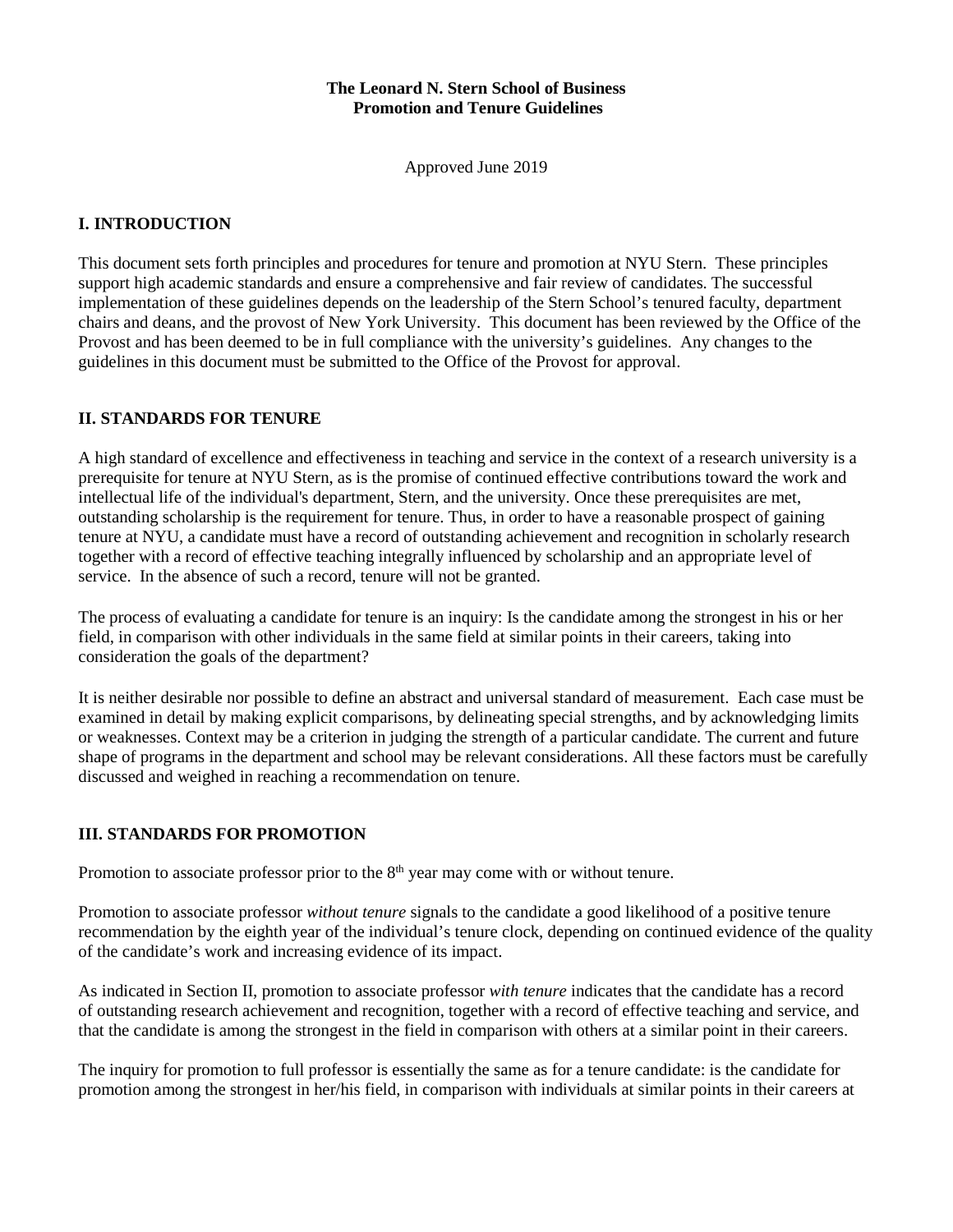other comparable prominent institutions or in other relevant settings? The candidate must have a record of effective teaching and service, as well as the promise of leadership within the individual's department, Stern, and the university. Beyond these prerequisites, the candidate must have achieved a significant academic milestone or marker beyond the work considered at the point of awarding tenure. The normal expectation will be scholarly work that marks significant new research or achievement since the conferring of tenure. While active high-quality research remains the main criterion for promotion, exceptional service or teaching contributions to the school significantly beyond that normally expected of or performed by tenured associate professors may also be taken into account in the decision to promote to full professor. The compiled materials must clearly indicate which work distinguishes the candidate's achievements since the last review for promotion.

# **IV. PROCEDURES & SCHEDULE**

Promotion and tenure (P&T) review and recommendation occurs through a multilevel process of detailed evaluation by independent external evaluators; review within the department, including a departmental P&T subcommittee ("the sub-committee") and all tenured faculty of rank equal or higher to the rank that the candidate is being considered for promotion to ("the departmental committee"); review by the school-wide P&T committee ("the school-wide committee"); and review by the dean of the school and finally the provost of the university.

Prior to the start of the academic year, Stern's Office of Faculty Affairs will provide a schedule of the upcoming P&T deadlines, including when external letters and all materials are due. The schedule balances the need to guarantee adequate consideration with the desire that the process flow in a timely fashion. It includes these steps:

- The department chair forms a sub-committee for the case
- The candidate submits research, teaching  $\&$  service statements, CV,  $\&$  sample publications to department chair
- The department chair submits copies of these materials, and names of potential letter writers, to the dean's office
- The dean's office solicits outside letters
- The sub-committee prepares its report
- The department committee meets to discuss and vote on the case.
- The department chair submits the required materials to the dean's office (see Section V, "Required Materials")
- School-wide P&T committee meets to discuss and vote on the case, and then makes its recommendation to the dean
- Dean reviews the case and makes his/her recommendation to the provost
- Dean informs the department chair and candidate of the provost's decision

# **V. REQUIRED MATERIALS FROM DEPARTMENTS**

Properly prepared, detailed, and well-documented materials are the most effective instrument for conveying the essence of the evaluation of the candidate. Each P&T dossier must contain the following:

- University P&T application, with department chair's recommendation and departmental vote sheet
- Departmental P&T sub-committee's report (see A below)
- External evaluations (see B below), and letters from  $6<sup>th</sup>$  year review where applicable
- Teaching materials (see C below)
- Service statement (see D below)
- Research statement (see E below)
- CV
- Sample publications and papers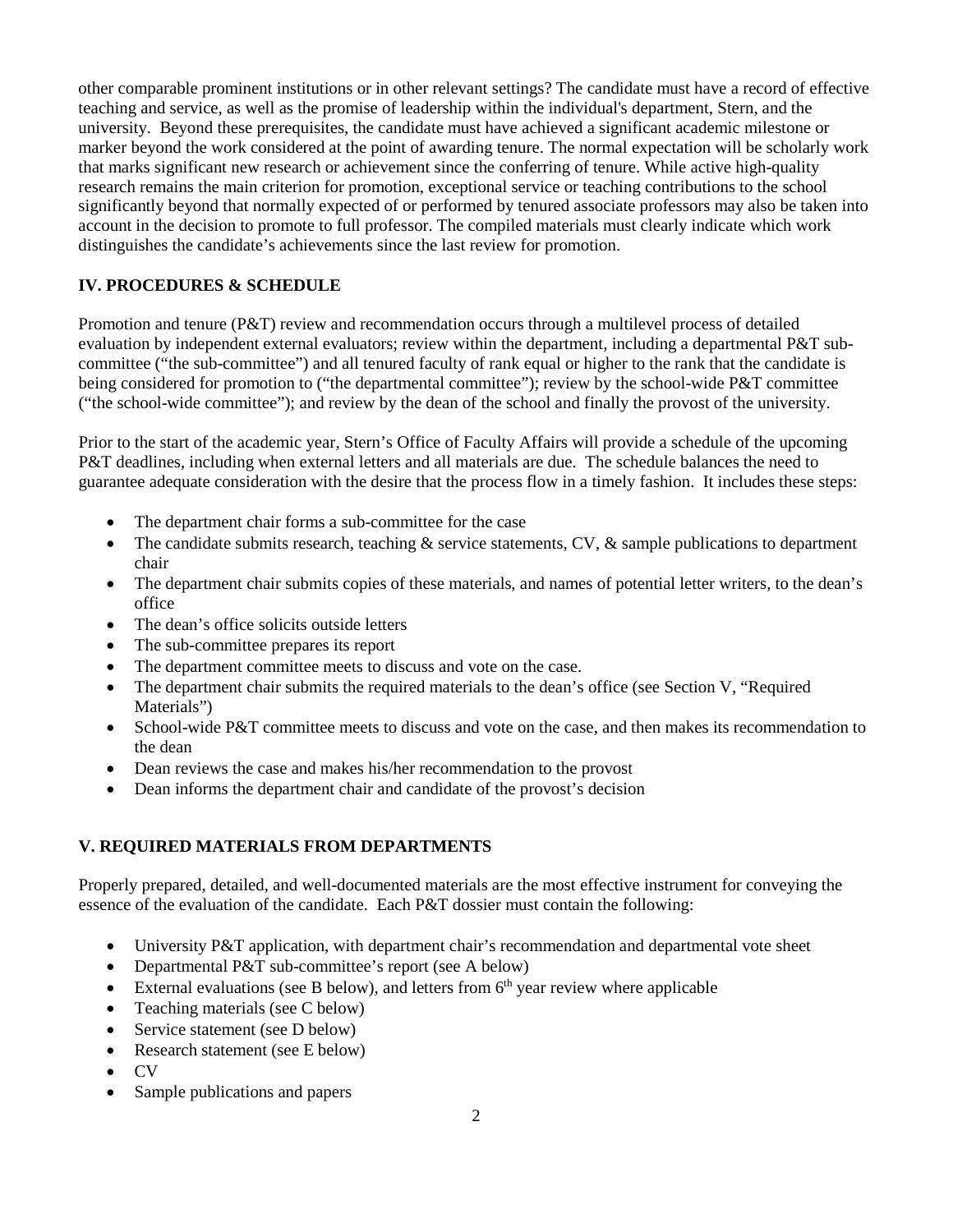### **A. Departmental P&T Sub-Committee Report**

The departmental P&T sub-committee prepares a report for inclusion in the promotion and tenure materials. Although the evaluation by the sub-committee indicates the reasons behind the sub-committee's recommendation, it is not an advocacy document; it should strive to provide a fair and complete assessment of the candidate. Thorough and honest assessments should not ignore candidates' defects. Lack of perfection is not a bar to promotion or tenure, and assessments that attempt to gloss over imperfections are more likely to arouse suspicion than admiration. It is far more helpful to the candidate, the school-wide P&T committee, and the dean to have a balanced discussion of a candidate's strengths and weaknesses.

#### **1. Assessment of Research**

The assessment of a candidate's scholarly research must address issues of quality, significance, impact, and future development. This section must provide evidence of the quality of the scholarly work, and must include:

- The sub-committee's assessment of both individual papers and the work overall
- A description for non-specialists of the place the candidate's work occupies in the relevant discipline or field, and why it is important to the department that this field be represented on its faculty. This should explain the ways in which the strength of the candidate in his/her particular field advance the department's current ambitions, supplement other strengths in the department, and affect the standing of the department
- Description of the quality and reputation of the journals or other venues of distribution in which the candidate's work has appeared
- Discussion of what parts of the candidate's work are based on the dissertation, and for such work, what advances have been made after the dissertation
- In fields where external funding is important, the candidate's success at securing grants must be evaluated in relation to reasonable expectations for scholars in the same field and at the same stage of professional development
- A cohort table showing the candidate's research productivity and citations relative to peers at other academic institutions

#### **2. Assessment of Teaching**

The report must appraise the quality and pertinence of courses developed, provide an assessment of teaching performance, and evaluate the candidate's contributions to the undergraduate and graduate teaching program of the department and school. Specific evaluation and an analysis of the effectiveness of undergraduate and graduate teaching must be provided in narrative form. Evidence may be obtained both through the judgments of faculty (e.g., evaluation of course syllabi, first hand evaluation of class sessions by either a member of the sub-committee or another tenured colleague, etc.) and through student evaluations. In the case of a tenured external appointment, the materials must also include an indication of how the candidate will meet the teaching needs of the department and school.

## **3. Assessment of Service**

This assessment must indicate the quality and significance of service to the department, school, university, and profession. Specific comments, including testimony from fellow committee members, specification of authorship of particular reports and the like, are helpful. The assessment can also include a discussion of participation in professional organizations in the candidate's field.

## **4. Supplementary Materials**

The departmental P&T sub-committee may include additional materials that it considers informative and useful for the assessment of the case. This may include information about the candidate's work that may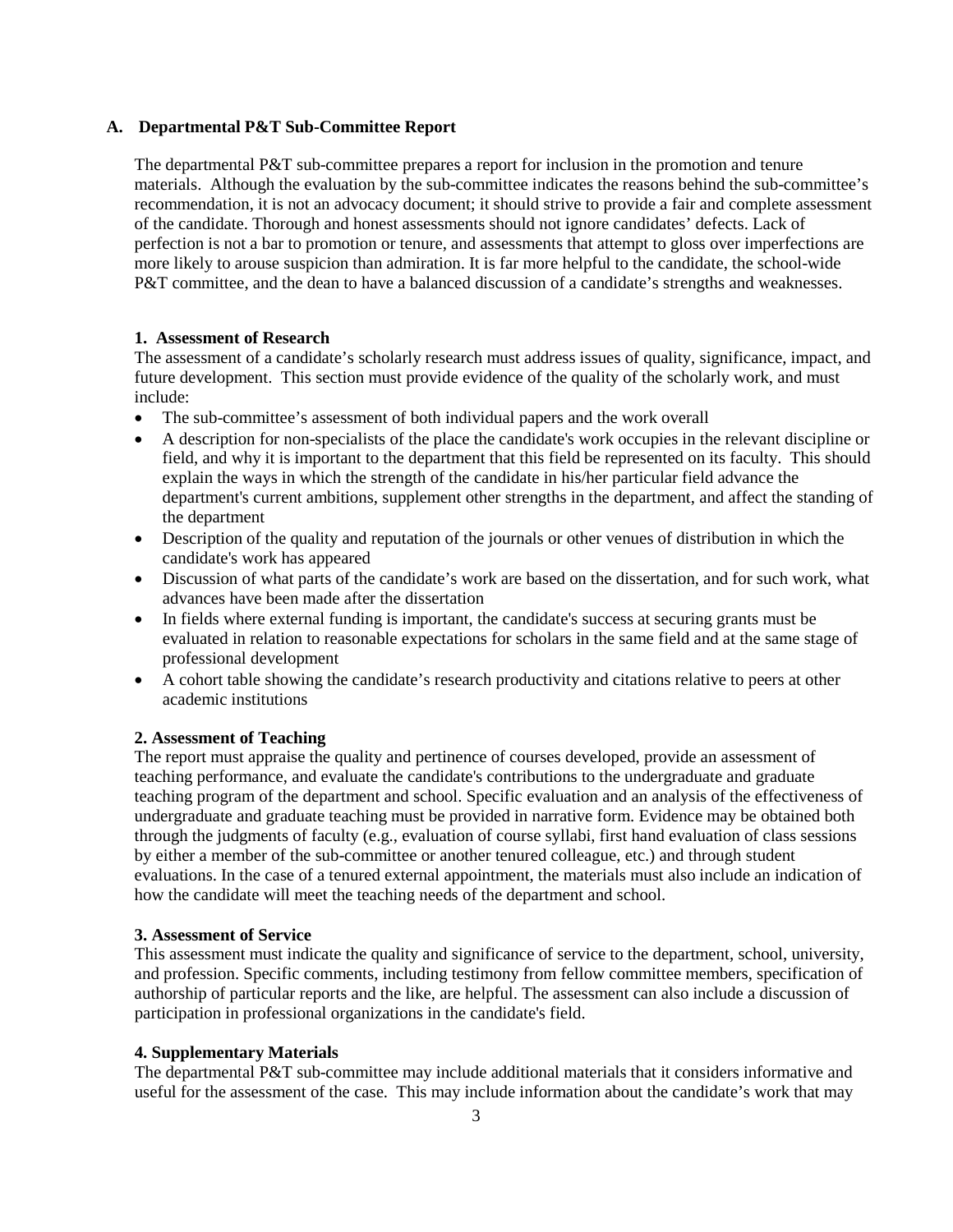not be evident from the rest of the record, such as referees' reports for unpublished works, reports of grant review panels, etc.

When the candidate has an associated appointment in a secondary department or program, the subcommittee review must include a written evaluation from the secondary department explaining, among other matters thought relevant, the particular contribution of the candidate to that department or program's mission. This evaluation may be written by the chair of the secondary department after formal consultation with departmental or program members. In the case of affiliated appointments, written evaluations from the secondary department or program are recommended but not required.

## **B. External Evaluations**

Promotion cases require at least five letters of evaluation from qualified external scholars. The P&T materials must contain: (a) a list of all external evaluators from whom letters were requested, including those who declined, (b) a brief explanation for why each individual was chosen (e.g., she is the most widely published author in the candidate's field; he is in a different discipline but edits the premier journal in the candidate's field, etc.), (c) CVs for each of the external evaluators, (d) all of the letters submitted, (e) a copy of the solicitation letter,  $(f)$  all communications with potential evaluators, and  $(g)$  whether any of the letter writers have previously evaluated the candidate for promotion.

## **1. Selection of External Evaluators**

The departmental committee determines whether a case is sufficiently strong for a tenure or promotion review. If the determination is negative, the committee recommends not soliciting external letters and the candidate is given the option to withdraw his or her case or to proceed with the review.

If this determination is positive, the sub-committee and department chair generate a list of at least ten potential qualified external evaluators. This list should be shared with all members of the departmental committee, so that they have the opportunity to offer input or make suggestions. The department chair should then define a set of twelve names that are acceptable to a majority of the departmental committee members, forward this set to the vice dean of faculty, and discuss with the vice dean of faculty any names for which there were objections.

The vice dean of faculty may supplement the list with up to three additional names. In tenure cases where there has been a previous promotion to untenured associate professor, at least half of the names on the list should be people who did not write letters for the prior review, with the aim of obtaining at least three letters from individuals who have not previously been asked to evaluate the candidate. If three letters from "new" evaluators are not received, the vice dean of faculty has the discretion to solicit additional letters.

Evaluators normally hold a tenured position in an institution of recognized distinction as a research university, a position of equivalent rank in an academic unit that does not grant tenure, or a position of equivalent rank in a nonacademic institution (e.g., laboratory or research institute).

Evaluators must be recognized leaders in the candidate's discipline. They must be representative of their subject, broadly defined, and not be drawn exclusively from narrow specializations. At least one of the evaluators must be a scholar identified with broader sectors of the discipline in question. The list of evaluators need not be restricted to those at United States institutions; when appropriate, evaluations should be solicited from abroad.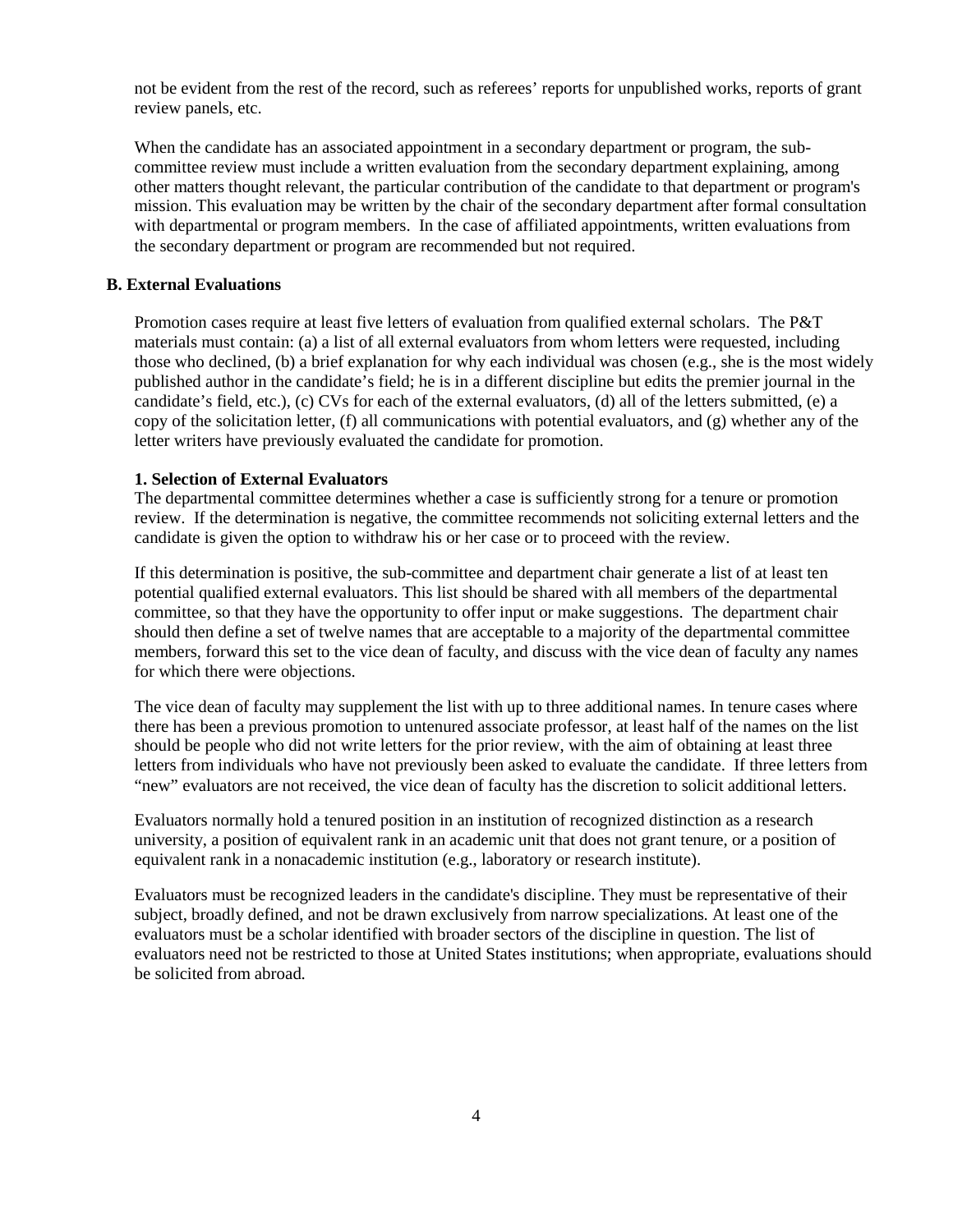The letter-writers cannot be scholars that have been suggested by the candidate to serve as evaluators. Nor can the evaluators be scholars with whom the candidate has been closely associated, such as a thesis advisor, co-author, or other close associates. If the department inadvertently solicits an opinion from someone it later learns was close to the candidate, this must be noted in the departmental report. The time needed to obtain necessary replacement letters in such cases can significantly delay consideration of a case.

## **2. Supplementary Evaluators**

The department may choose to include additional letters, beyond the number required, from outside evaluators who have been suggested by the candidate or who are coauthors or the thesis advisor of the candidate, provided that this status is clearly noted.

#### **3. Solicitation Letter**

Stern's vice dean of faculty will solicit external letters based on the recommendations from the department, using templates such as shown in Exhibit A. The solicitation letters explicitly request comparative rankings with the candidate's peers, and do not imply that a positive or negative response from the evaluator is desired. All evaluators receive the same CV, personal statement, and copies of the candidate's work (typically three to five papers, selected by the candidate).

#### **4. Confidentiality of External Letters**

The confidentiality of letters from external evaluators must be preserved; only eligible voters in the department may have access to the letters. Neither the names of writers nor the content of the letters, even in summary form, may be communicated to the candidate or anyone else beyond eligible voting members of the department.

In all communications with them, evaluators must be assured that their letters will be held in such confidence, except as required by law, and that they will be viewed only by eligible voting members of the department, the school-wide P&T committee, the relevant dean(s), and the provost's office.

New York University's policy regarding the confidentiality of such external letters and other tenure decision materials is found in the NYU Faculty Handbook's section entitled Legal Protection for Faculty Members.

### **C. Teaching Materials**

The materials must provide evidence of teaching performance and teaching potential within the context of a research university, and should include:

- A teaching statement from the candidate explaining his/her teaching philosophy, learning goals for students, and strategies and methods employed to help students attain those goals
- Student evaluations (both an aggregated summary across courses and complete CFE reports for all course sections taught)
- Sample syllabi (or access to NYU Classes or other online teaching sites)
- List of advisees (graduate and undergraduate)
- List of PhD dissertation or Master's thesis advisement, including those in progress
- Where appropriate, reports of peer observations, including formal assessments of teaching effectiveness

## **D. Service Statement**

The materials must include a brief statement from the candidate of his or her service to the department, school, university, and/or profession, particularly information that might not be evident from the CV.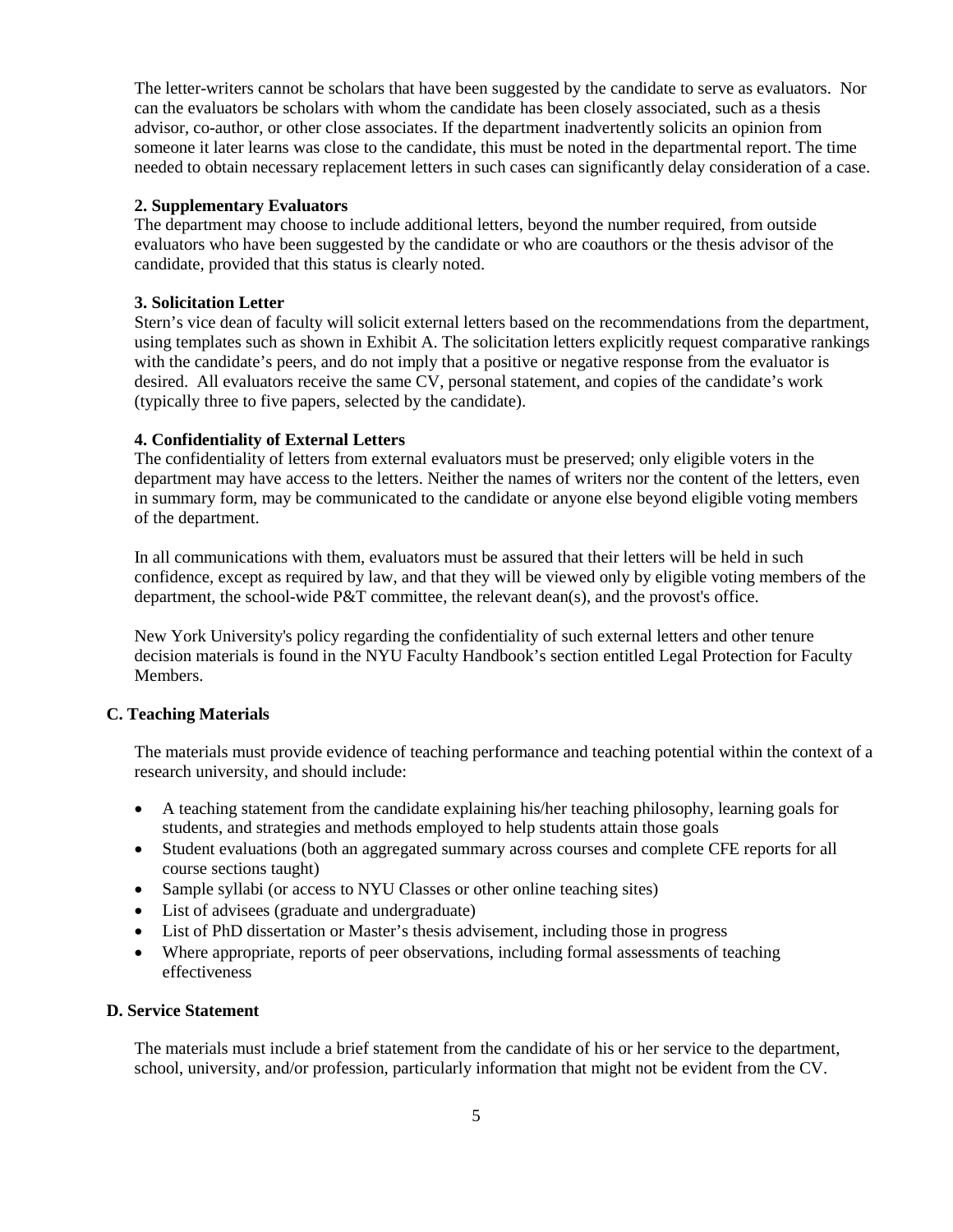## **E. Research Statement**

The materials must include a statement by the candidate explaining his/her scholarly identity and contributions, narrating the trajectory of his/her career. This statement should be written in a way that helps readers see the underlying themes and unifying threads in the candidate's work, the questions that he/she seeks to answer, and why these questions are important. The statement should describe the relationships among the works already published, a description of new projects planned or under way, and future research goals.

## **VI. DEPARTMENTAL RESPONSIBILITIES**

Departmental procedures must conform to the guidelines below. If there are questions of interpretation, the department chair should consult in advance with the vice dean of faculty, who will consult with the provost's office as necessary.

#### **A. Department Chair**

The department chair is responsible for making sure that the appropriate procedures are followed and that the required materials are prepared and submitted to the dean's office. It is also the department chair's responsibility to complete the university P&T application and to provide his/her recommendation. If the department chair is an associate professor, the sub-committee report for cases involving promotion to full professor must be reviewed by the dean instead of the chair.

When a department chair is a candidate for promotion, the dean, after consultation with the chair, will designate a senior scholar in the department (or outside of the department if none is available within) to lead the review process. The report of the departmental P&T sub-committee must be submitted by the subcommittee's chair directly to the dean.

### **B. Departmental P&T Sub-Committee**

The departmental P&T sub-committee may be appointed by the department chair or it may be elected, according to traditional practice in the department. Departments may establish ad hoc committees for each promotion and tenure case, or they may establish a single committee each year to review all cases. In either case, the sub-committee must consist of at least three members of appropriate rank (see Section VI.D below, "Department Faculty Eligible to Vote"). The sub-committee must not include scholars with whom the candidate has been closely associated, such as a thesis advisor, co-author, or other close associate, though such individuals are eligible to participate in the full departmental discussion and vote on the case.

As outlined in Section V.A. above, the departmental P&T sub-committee assembles and/or prepares the required materials, reviews them in detail, and prepares a written report for presentation to the tenured faculty of appropriate rank. The materials and report must be made available for inspection well in advance of the meeting at which the case will be discussed and a vote taken.

Following the departmental P&T meeting (below), the chair of the sub-committee is responsible for revising the sub-committee report to incorporate the discussion of the departmental committee, including concerns, reservations, and minority views. This report should be made available to all departmental committee members, who may suggest edits. It is best if a consensus is reached in the editing process, but if any member of the committee feels that his or her views are not accurately or adequately captured in the report, then he or she may submit a dissenting opinion letter that will be added to the file and made available to the departmental committee and the school-wide P&T committee. The letter must be signed.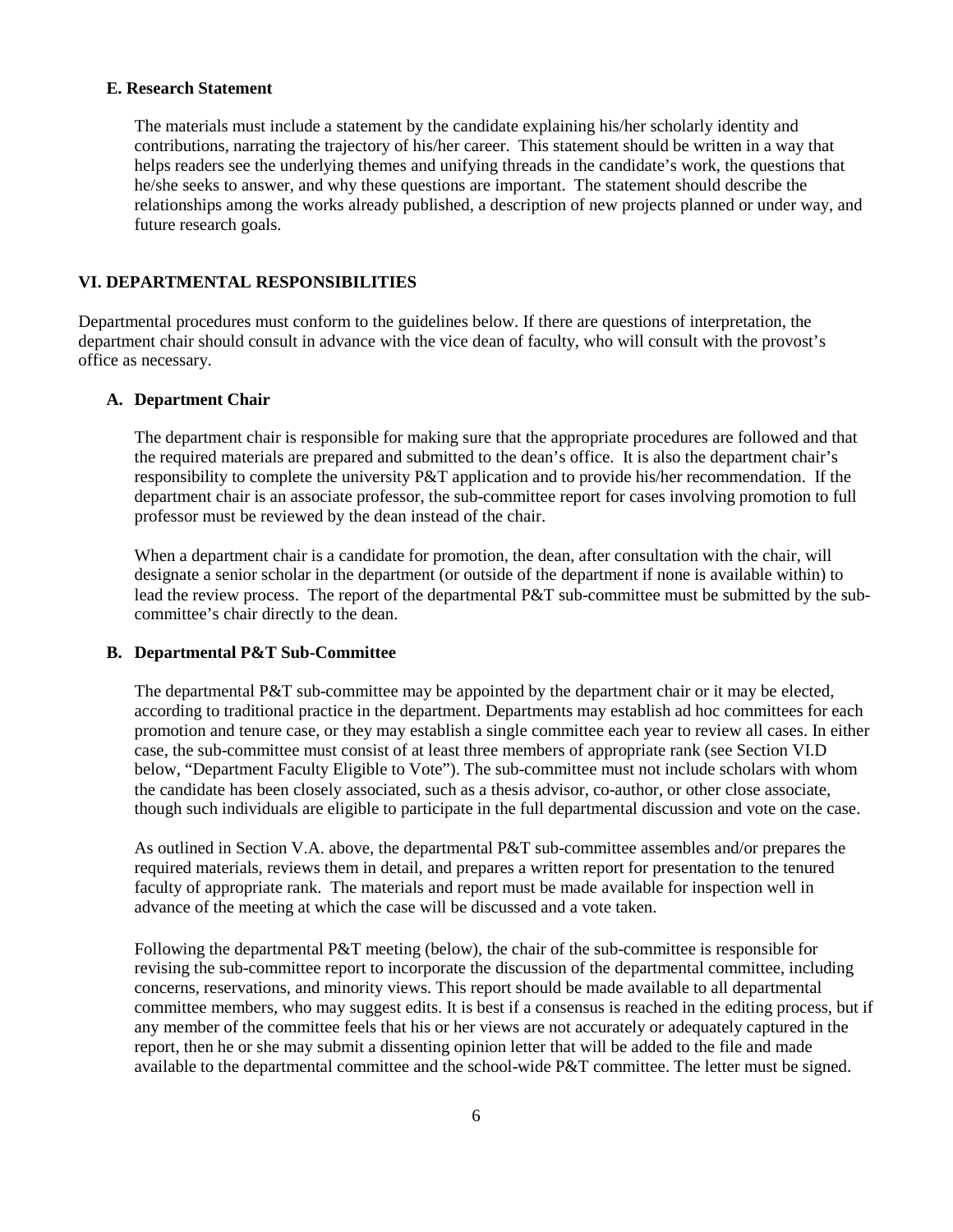In the case of a joint appointment, the composition of the department sub-committee must include members of both units. Both units must vote on the report, with the guidelines herein outlined concerning procedures and reporting applying to both. Each chair must forward his or her unit's recommendation to the dean only after consultation with the other unit. If the departments or programs arrive at significantly different judgments, the dean will ordinarily invite the chairs together to discuss the case.

### **C. Departmental P&T Meeting and Vote**

The chair of the departmental P&T sub-committee presents the case at a meeting of all department faculty eligible to review and vote on the particular case (see Section D below). Faculty who cannot be physically present are allowed to participate virtually, although the number of virtual participants should be kept to a minimum. After a discussion, a vote must be taken and tallied. Absent faculty, including those on sabbatical or leave of absence, may submit their views in writing to be shared at the meeting, but they will not be eligible to vote because they will not have had the benefit of the discussion of the case. Re-voting must not be conducted for the purpose of achieving near consensus or unanimity or to avoid reporting a split vote.

The duty of the tenured departmental faculty to give advice on tenure and promotion decisions is perhaps its highest responsibility. Faculty members who participate in the P&T process must uphold high standards of responsibility and ethical behavior. Responsibility includes the obligation to give careful attention to the materials of a promotion or tenure case and to share the results of that deliberation only with eligible departmental colleagues. Ethical behavior includes a clear obligation to maintain the confidentiality of the proceedings, since confidentiality makes honest and open discussion possible.

The P&T process is highly dependent upon the faculty of the department being honest, thorough, fair and rigorous. To provide a weak recommendation or one that is not well supported by the data, on the assumption that the difficult decision to not promote will be made at a later stage, subverts the principle of peer review and faculty governance and is an abdication of departmental responsibility. Decisions that are considered by the dean or school-wide P&T committee to fall into this category will be returned to the department with a request that the problem be corrected.

Reasonable doubt for granting promotion or tenure precludes a favorable departmental recommendation. At any point prior to sending the P&T materials to the dean's office (whether before external evaluations are sought, after external evaluations are received or after the departmental discussion and vote), the eligible members of the department can decide to not move forward with the case.

In the case of a mandatory promotion or tenure review, if the eligible faculty of the department does not support tenure or promotion, the candidate must receive a letter stating that the departmental committee has decided that it will not be recommending promotion or tenure, and specifying the end date of the candidate's appointment. However, the candidate has the right to request that his/her case be considered at the school-level. If such a request is made, it will be honored.

#### **D. Departmental Faculty Eligible to Vote**

All tenured faculty of a department are eligible and authorized to vote for or against promotion, tenure or appointment at the rank of associate professor and to make a collective recommendation. Only full professors are eligible to vote for promotion or appointment to the rank of full professor. Voting should be by closed ballot and reported by numbers. Some special cases exist:

#### **1. Small Departments**

Chairs of departments with fewer than three faculty members of appropriate rank must consult with the dean about drawing upon faculty from other departments in fields related to that of the candidate so as to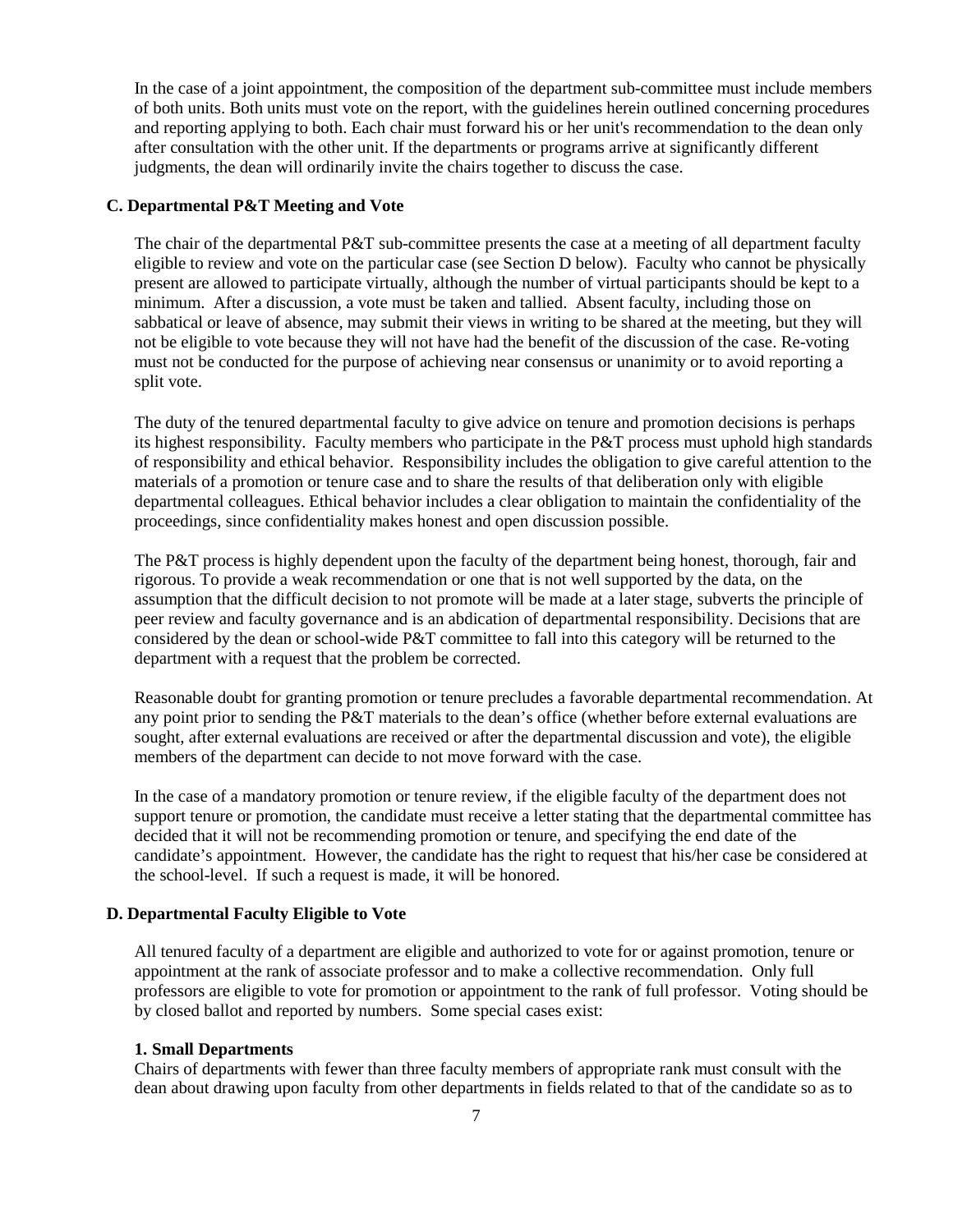form an ad hoc committee consisting of three or more members. For a candidate being considered for promotion to full professor, if there are fewer than three tenured full professors, the dean, after consultation with the chair, will add to the review process other full professor committee members in fields related to the candidate's field.

### **2. Faculty on Leave or Sabbatical**

Faculty on leave or sabbatical may vote on tenure and promotion cases, but only if they are able to participate in the meeting at which the vote is to be taken. As noted above, absent faculty are not eligible to vote because they will not have had the benefit of the discussion of the case.

## **3. Faculty with Joint, Associated or Affiliated Appointments**

Tenured faculty members with joint appointments have voting rights on P&T cases in both departments. Faculty with associated or affiliated appointments must be granted voting rights by their secondary department in order to vote on P&T cases in that department.

# **E. Submission of Materials to Dean**

The department chair and all faculty members present at the departmental committee meeting (including those who participated virtually) must sign the signature page, attesting that they participated in the vote, that the reported results are accurate, and that proper procedures were followed.

The department chair must complete and sign the university P&T application, including a summary statement of the basic arguments substantiating the recommendation for promotion. This summary statement should be made available to all departmental committee members before it is submitted to the dean's office.

The chair adds this application and the departmental vote sheet to the P&T materials, and forwards the materials to the dean's office to initiate the succeeding stages of the review process. Recommendations that do not acknowledge evident weaknesses, in the case of a positive recommendation, or that do not address evident strengths, in the case of a negative recommendation, will not be accepted.

## **VII. SCHOOL-WIDE PROMOTION AND TENURE COMMITTEE**

The school-wide P&T committee is appointed by the dean and consists of a sufficient number of full professors in the school to represent major faculty areas. The usual term of membership is three years, with appointments staggered to insure some continuity from year to year.

For each case, either the chair of the departmental P&T sub-committee or the department chair makes a presentation to the school-wide P&T committee, explaining the strengths and weaknesses of the case and answering any questions. If subsequent questions arise, the department or sub-committee chair may be asked to clarify or to provide additional information. The committee may also request presentations by faculty who have written dissenting letters, in cases where such letters have been submitted.

The dean and/or his or her representative attends the departmental presentation, without vote and with voice confined to procedural issues or responses to questions by the committee. He or she does not attend the subsequent deliberations or voting. It is the responsibility of the committee chair to ensure that the deliberations are thorough, accurate, free of bias, and fair. Members of the committee who are in the same department as the candidate attend the presentation and deliberations, but do not participate in the discussion or vote.

Following the vote, the committee prepares a report outlining its evaluation of the strengths and weaknesses of the case and its recommendation. This report is forwarded to the dean and vice dean of faculty. The dean and vice dean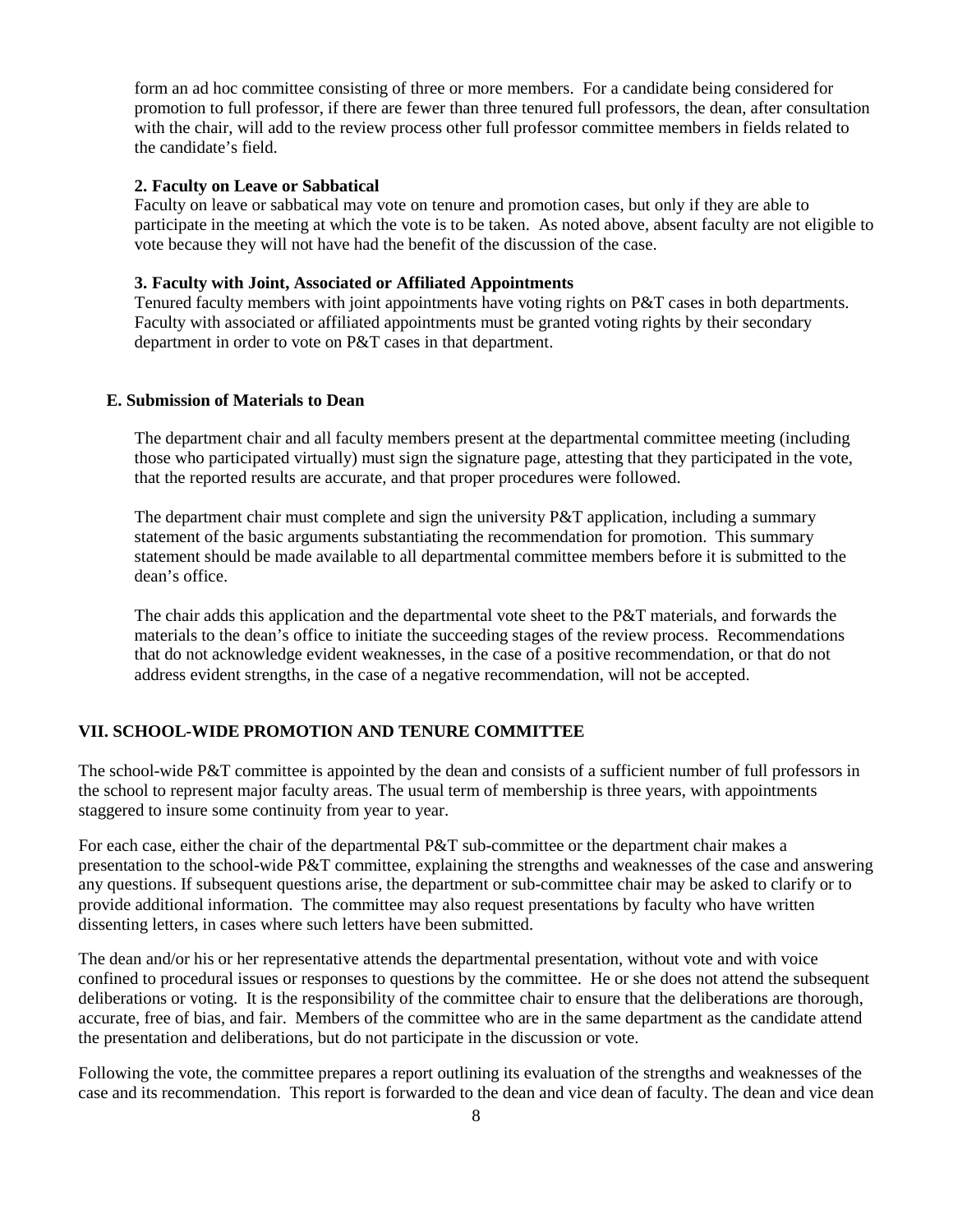will have the opportunity to meet with the committee to discuss their recommendation and to request elaboration or clarification on the written report.

School-wide P&T committee deliberations are conducted among the full group. No conversations regarding a case should be conducted among subsets of the full committee. Deliberations are confidential. Individual members of the committee are prohibited from discussing cases with any faculty outside of the committee.

The committee's recommendation is advisory to the dean, who may accept that recommendation or not.

## **VIII. DEAN'S RECOMMENDATION**

The dean reviews and considers all of the provided information and recommendations, and based on these materials, as well as school-level strategic considerations, decides whether or not to recommend promotion to the provost. The dean informs the department chair of his/her proposed recommendation to the provost.

In the case of a dean's recommendation contrary to that of the department, the dean provides the department chair with the reasons. The chair will then have ten days in which to provide further information or counter-argument before the dean's final recommendation is made.

The dean will ordinarily make his or her recommendation to the provost by April 15<sup>th</sup>. In cases when a professor's appointment began in the spring semester, and a decision must be rendered by the Provost by January 14th, the dean will ordinarily make a recommendation by December 1.

# **IX. PROVOST'S DECISION**

The provost shall evaluate all promotion and tenure materials and accompanying dean's recommendation. In evaluating a promotion or tenure recommendation, the provost may solicit additional information and/or letters of evaluation, and may, when appropriate, appoint an ad-hoc advisory committee composed of tenured faculty to seek further counsel.

The provost shall support or oppose the dean's recommendation. The provost will inform the dean of the pending decision before it is final. In those cases in which the provost's decision will be contrary to the recommendation of the dean, the provost will provide the dean with the reasons and give the dean an opportunity to provide further information or counter-argument before the provost's final decision. The provost shall then notify the dean of the final decision, along with an explanation if the dean's recommendation is disapproved.

Upon notification of the provost's decision, the dean will write to or meet with the department chair and the candidate informing them of the decision.

## **X. CANDIDATE'S APPEAL**

In the event of a negative promotion or tenure decision, the candidate has the right to file a grievance in accordance with the provisions of the university's faculty grievance procedures outlined in the NYU Faculty Handbook.

## **XI. SCHEDULE OF REVIEWS AND PROMOTION AND TENURE DECISIONS**

# **A. Tenure Clock**

The tenure clock for faculty is set forth in formal university rules adopted by the Board of Trustees. The current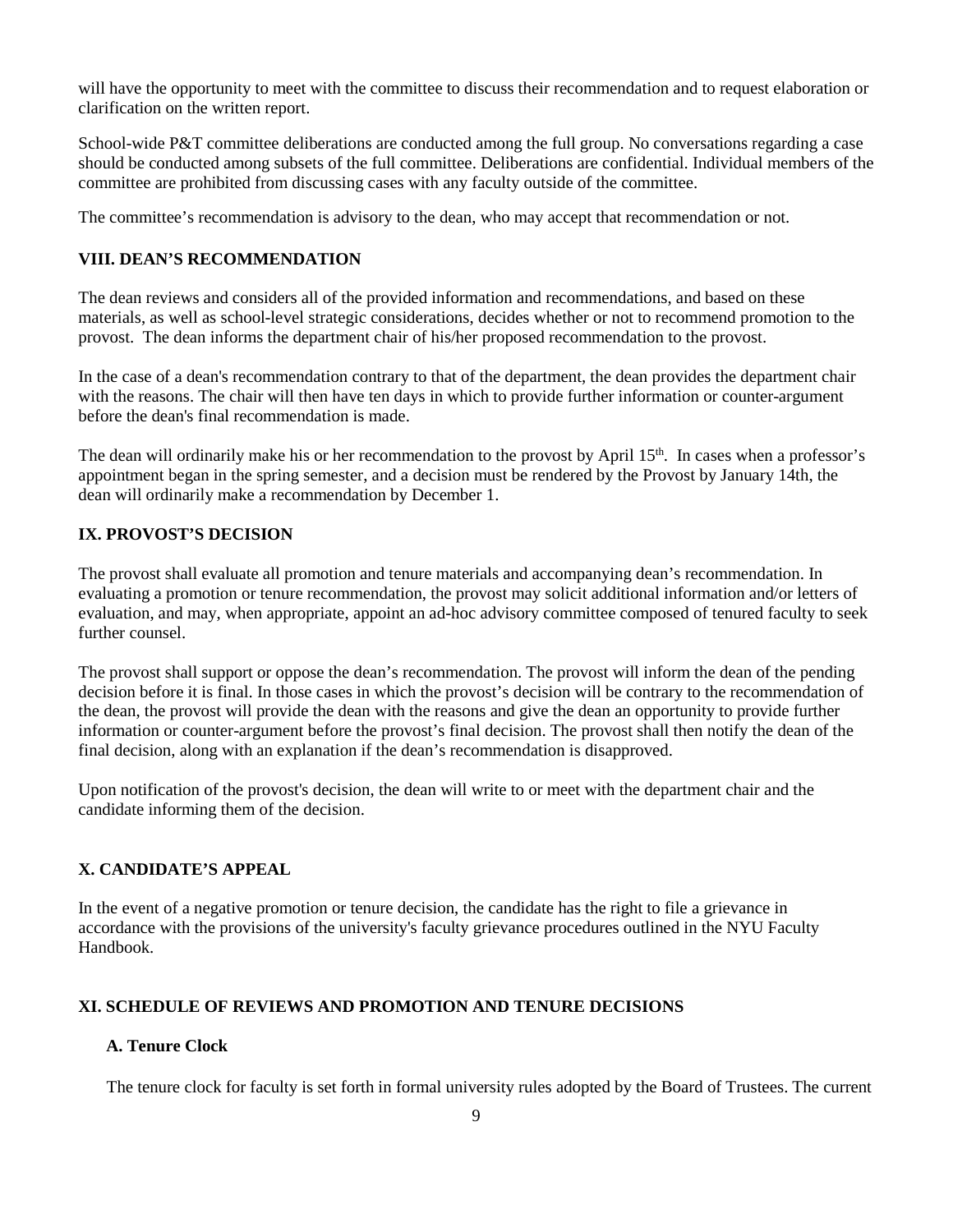rules are found in the University's Statement on Academic Freedom and Tenure, Title I and II stated in the NYU Faculty Handbook. Faculty members initially appointed as assistant professors will have a maximum probationary period of nine years, with a formal review no later than year six for promotion to untenured associate professor and no later than year eight for promotion to tenured associate professor. Faculty members initially appointed as untenured associate professors will have a maximum probationary period of five years, with the tenure review conducted in the fourth year.

#### **B. Annual Review**

Departments will conduct an annual review of all untenured faculty members to ascertain that each one is making satisfactory progress toward tenure. Untenured faculty who are not making satisfactory progress must be given feedback to this effect, and should be given terminal contracts or encouraged to resign.

## **C. Third-Year Review**

University rules require a review of all assistant professors in their third year on the tenure clock. The candidate submits the same set of materials as for a tenure review. These materials are reviewed by a threeperson sub-committee within the department, which writes a report assessing the candidate's progress and areas in need of improvement. A copy of this report is shared with and discussed by the other tenured members of the department, and a copy submitted to the vice dean of faculty. The report is also shared with the candidate, along with verbal feedback.

### **D. Mandatory Sixth-Year Review**

If an assistant professor is making satisfactory progress toward tenure, the sixth year review will be a promotion or promotion and tenure review, following all of the standards and procedures set out in Sections II-IX above. The results of this promotion review may be a recommendation for promotion to untenured associate, a recommendation for promotion to tenured associate, or a recommendation for termination. As indicated in Section III, promotion to associate professor without tenure is appropriate when there is a good likelihood of a positive tenure recommendation in the eighth year, depending on continued evidence of the quality of the candidate's work and increasing evidence of the impact of the work. If this is not the case, then termination is the appropriate outcome. Promotion to associate professor with tenure is appropriate in cases where the candidate clearly meets the school's tenure standards: a record of outstanding research achievement and recognition, together with a record of effective teaching, and that he or she is among the strongest in his or her field in comparison with others at a similar point in their careers.

In exceedingly rare cases, a department can recommend to the dean that a faculty member be retained at the assistant professor rank with the option for tenure review in year eight. This might occur, for example, when the faculty member has a small number of publications but a strong pipeline of working papers, with uncertainty about the likely publication success and impact of the work. In such cases, the department chair must submit a report to the dean's office by September 1 of the sixth year, with an explanation and justification for the recommendation. If the dean supports the recommendation, the candidate will be retained as an assistant professor. If not, the candidate must be either evaluated for promotion to untenured associate professor or terminated.

A departmental recommendation must be submitted to the dean for all faculty members in their mandatory review year, even if the recommendation is negative. If, however, the candidate tenders a letter of resignation on or before August 31 of the year prior to the mandatory review, effective on or before August 31 of the final probationary year, materials and recommendation need not be submitted by the department. The letter must state explicitly that the resignation was freely tendered without duress. In this instance, the chair must forward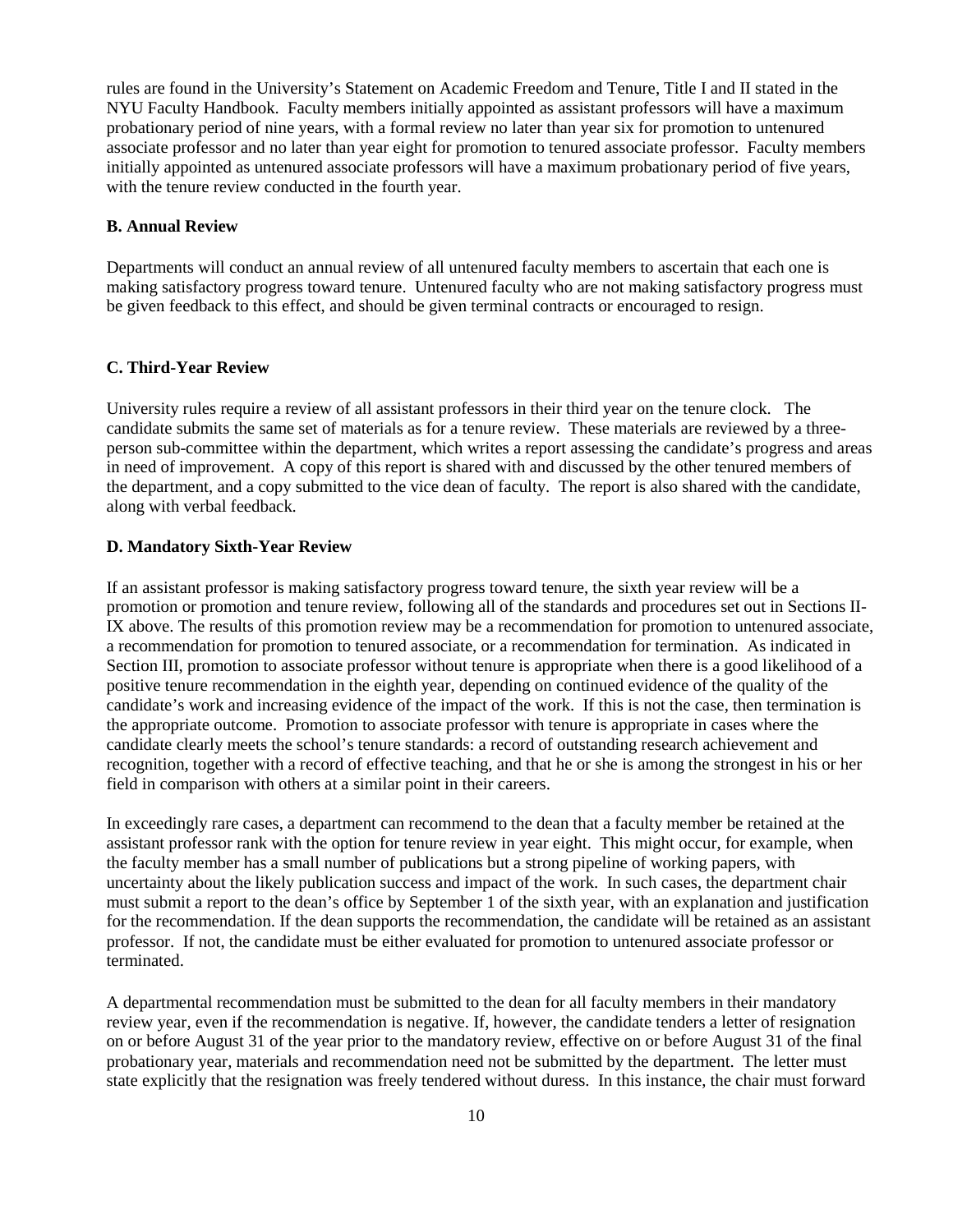the letter of resignation to the dean on or before August 31 of the year prior to the mandatory review year.

# **E. Acceleration of Tenure Clock**

An early tenure review is one that occurs prior to the sixth year on the tenure clock. The dean or vice dean of faculty must be consulted prior to the preparation of an early tenure case. The best reason for proposing early consideration of tenure is a record of extraordinary accomplishment that can be readily distinguished from strong cases. External letter writers must be asked to comment specifically on the grounds for an early decision. Departmental P&T sub-committee reports must also specifically address this issue. Even with these affirmative recommendations, the dean will not recommend early tenure unless the case is extraordinary and compelling in relation to the already high expectations for candidates reviewed under the normal schedule.

# **F. Stopping the Tenure Clock**

Tenure clock stoppage may be granted for a maximum of two semesters for primary caregiver responsibilities or for illness or disability. For details, please refer to the NYU Faculty Handbook [\(http://www.nyu.edu/faculty/governance-policies-and-procedures/faculty-handbook/the-faculty/other-faculty](http://www.nyu.edu/faculty/governance-policies-and-procedures/faculty-handbook/the-faculty/other-faculty-policies/leave-of-absence.html)[policies/leave-of-absence.html\)](http://www.nyu.edu/faculty/governance-policies-and-procedures/faculty-handbook/the-faculty/other-faculty-policies/leave-of-absence.html).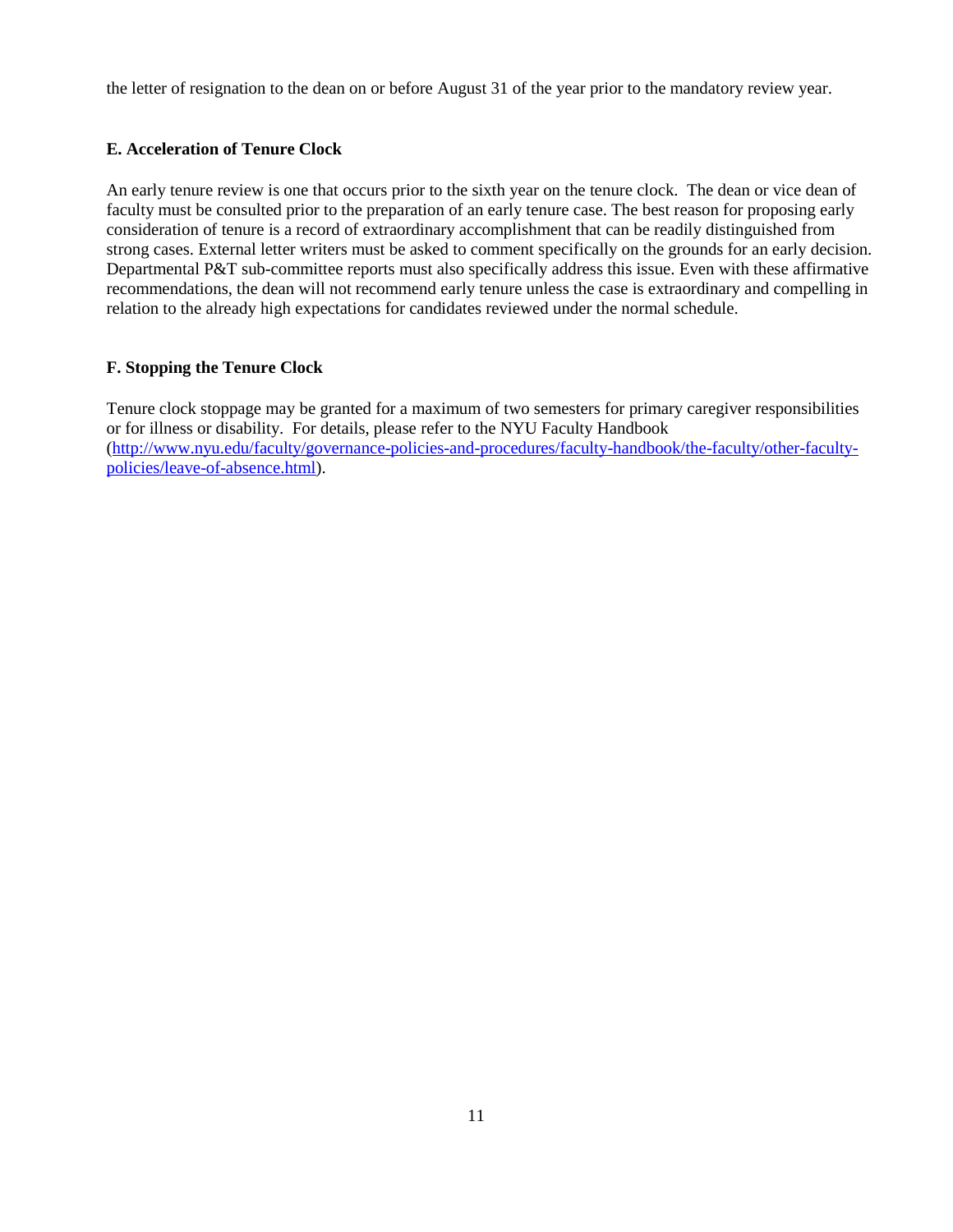## **EXHIBIT A: SAMPLE SOLICITATION LETTERS**

## **A. Promotion to Associate Professor without Tenure**

Dear Professor…….:

Professor ………, currently an Assistant Professor in the Department of….. , is being considered for promotion to Associate Professor without tenure at the Stern School of Business at New York University. Given your standing within and knowledge of the field, we would very much appreciate your evaluation of his/her research.

At Stern, assistant professors are typically evaluated for promotion to untenured associate professor in the sixth year on their tenure clock, with a tenure review in the eighth year. A promotion to untenured associate professor suggests a good likelihood of a positive tenure recommendation in the eighth year, assuming continued evidence of research quality and increasing evidence of impact.

Enclosed are Professor ….'s vita, personal statement, and samples of his/her work. Hard copies can be mailed if you prefer.

It will be of particular value to us if you provided a candid assessment of the strengths and weaknesses of Professor …..'s research with respect to intellectual quality, originality, impact, and significance. We would also appreciate an explicit comparison of his/her work with that of the most prominent individuals working in the same field who are at comparable points in their careers. Any additional comments you consider pertinent would be welcome. If you have knowledge of Professor ….'s teaching ability or service to the professional community, we would appreciate your commentary on these matters as well. Please include in your letter a statement of how long and in what specific capacities you have known the candidate. Finally, we would appreciate your judgment of whether or not Professor …. would be considered a strong candidate for untenured associate professor in other leading schools.

We will need your letter, [submitted via our secure delivery system]by email or regular mail, no later than (date, in bold). Please also send a copy of your current curriculum vitae, which is required by the University's promotion procedures.

…, our Faculty Affairs Coordinator, will contact you via email within a week to see if you have any questions and to ascertain if you will be able to help us. Let me assure you that your letter will be kept confidential, to the full extent allowed by law. It will be seen only by the tenured professors of the department who are eligible to discuss and vote on the case and the appropriate decision makers within the university.

Thank you for generously assisting us. I realize this is a time-consuming task, but, as you no doubt know, it is a critical element of the academic process of peer review. I look forward to receiving your evaluation.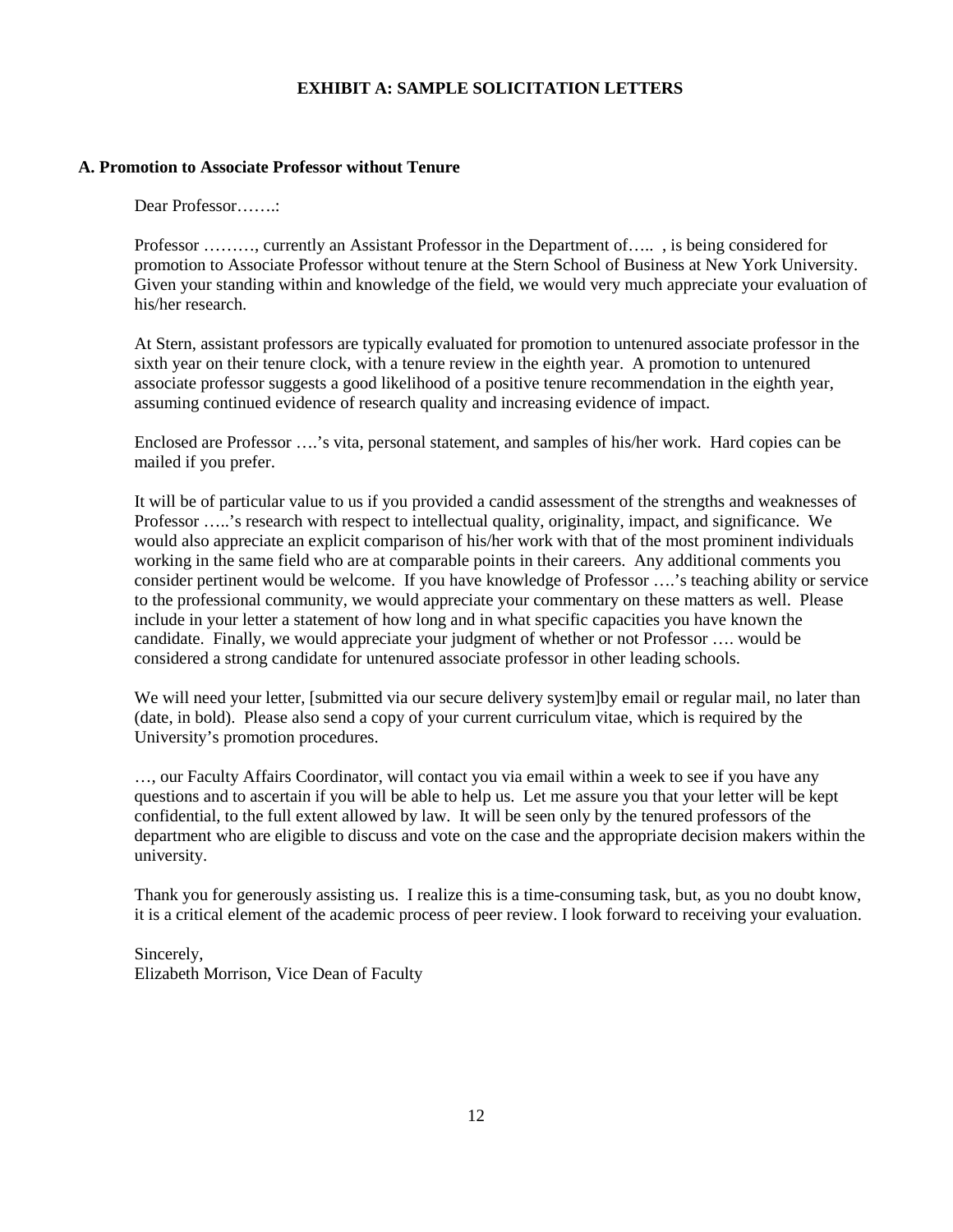## **B. Promotion to Associate Professor with Tenure**

Dear Professor……......

Professor ………, currently an Assistant Professor in the Department of….. , is being considered for promotion to Associate Professor with tenure at the Stern School of Business at New York University. Given your standing within and knowledge of the field, we would very much appreciate your evaluation of his/her research.

Enclosed are Professor ….'s vita, personal statement, and samples of his/her work. Hard copies can be mailed if you prefer.

It will be of particular value to us if you provided a candid assessment of the strengths and weaknesses of Professor …..'s research with respect to intellectual quality, originality, impact, and significance. We would also appreciate an explicit comparison of his/her work with that of the most prominent individuals working in the same field who are at comparable points in their careers. Any additional comments you consider pertinent would be welcome. If you have knowledge of Professor ….'s teaching ability or service to the professional community, we would appreciate your commentary on these matters as well. Please include in your letter a statement of how long and in what specific capacities you have known the candidate. Finally, we would appreciate your judgment of whether or not Professor …. would be considered a strong candidate for tenured associate professor in other leading schools.

We will need your letter, [submitted via our secure delivery system] by email or regular mail, no later than (date, in bold). Please also send a copy of your current CV, which is required by the University's promotion procedures.

…, our Faculty Affairs Coordinator, will contact you via email within a week to see if you have any questions and to ascertain if you will be able to help us. Let me assure you that your letter will be kept confidential, to the full extent allowed by law. It will be seen only by the tenured professors of the department who are eligible to discuss and vote on the case and the appropriate decision makers within the University.

Thank you for generously assisting us. I realize this is a time-consuming task, but, as you no doubt know, it is a critical element of the academic process of peer review. I look forward to receiving your evaluation.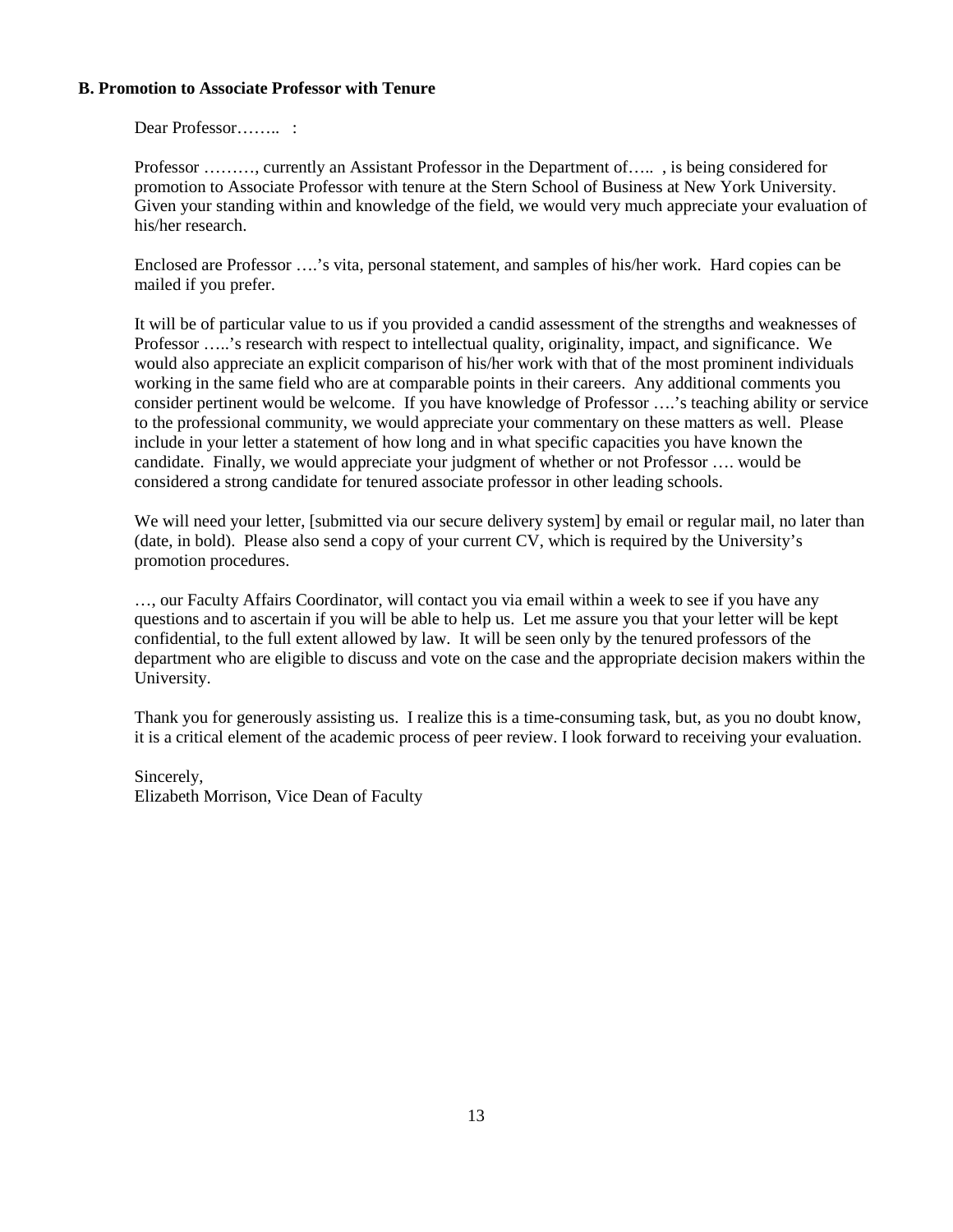## **C. Promotion to Associate Professor with or without Tenure**

Dear Professor…….:

Professor ………, currently an Assistant Professor in the Department of….. , is being considered for promotion to Associate Professor *with or without tenure* at the Stern School of Business at New York University. Given your standing within and knowledge of the field, we would very much appreciate your evaluation of his/her research.

At Stern, assistant professors are evaluated for promotion to associate professor in the sixth year on their tenure clock. A promotion to associate professor *without tenure* suggests a good likelihood of a positive tenure recommendation in the eighth year, assuming continued evidence of research quality and increasing evidence of impact. A promotion to associate professor *with tenure* in the sixth year signals an exceptionally strong case that already meets Stern's high standards for tenure.

Enclosed are Professor ….'s vita, personal statement, and samples of his/her work. Hard copies can be mailed if you prefer.

It will be of particular value to us if you provided a candid assessment of the strengths and weaknesses of Professor …..'s research with respect to intellectual quality, originality, impact, and significance. We would also appreciate an explicit comparison of his/her work with that of the most prominent individuals working in the same field who are at comparable points in their careers. Any additional comments you consider pertinent would be welcome. If you have knowledge of Professor ….'s teaching ability or service to the professional community, we would appreciate your commentary on these matters as well. Please include in your letter a statement of how long and in what specific capacities you have known the candidate.

Finally, we would appreciate your judgment of, first, whether Professor …. would be considered a strong candidate for *untenured* associate professor at other leading schools, and second, whether he/she would be considered a strong candidate for *tenured* associate professor at other leading schools.

We will need your letter, [submitted via our secure delivery system] by email or regular mail, no later than (date, in bold). Please also send a copy of your current CV, which is required by the University's promotion procedures.

…, our Faculty Affairs Coordinator, will contact you via email within a week to see if you have any questions and to ascertain if you will be able to help us. Let me assure you that your letter will be kept confidential, to the full extent allowed by law. It will be seen only by the tenured professors of this department who are eligible to discuss and vote on the case and the appropriate decision makers within the University.

Thank you for generously assisting us. I realize this is a time-consuming task, but, as you no doubt know, it is a critical element of the academic process of peer review. I look forward to receiving your evaluation.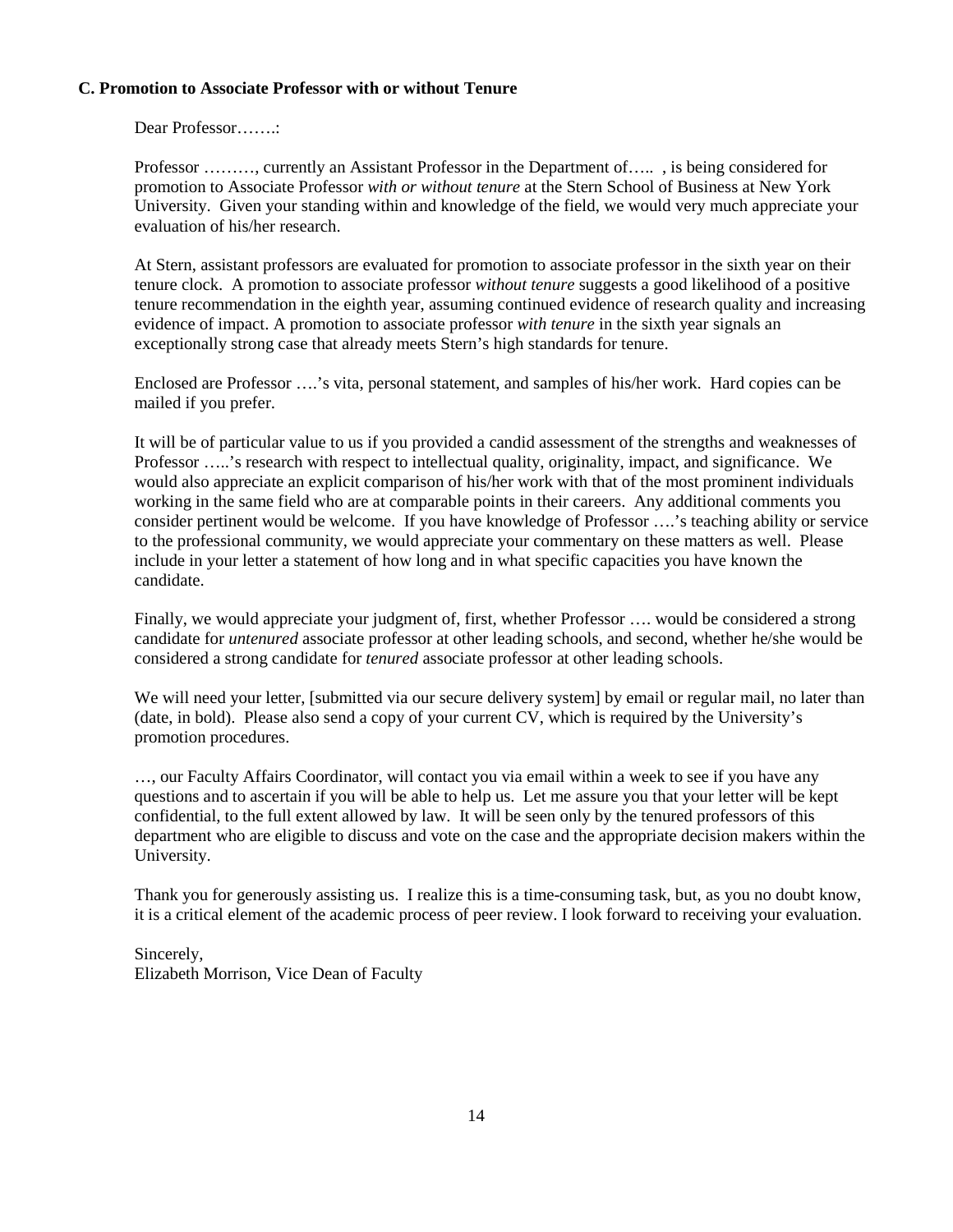## **D. Promotion to Associate Professor with Tenure: Repeat Evaluator**

Dear Professor …….:

….. years ago, we asked you to review Professor …… for promotion to associate professor without tenure. We are now reviewing him/her for promotion to associate professor with tenure and would appreciate an update of your review. We would appreciate as much or as little detail as you would care to provide. But at a minimum, it would be ideal if you would send us your assessment as to whether Professor ….. would be considered a strong candidate for appointment as tenured associate professor in other leading departments in the field.

We will need your additional comments, [submitted via our secure delivery system] by email or regular mail, no later than [date, in bold]. Please also send a copy of your current CV, which is required by the University's promotion procedures.

…, our Faculty Affairs Coordinator, will contact you via email within a week to see if you have any questions and to ascertain if you will be able to help us. At this time, she will also verify that we have contacted you at the correct email address, after which she will send you a copy of the letter you wrote [noyears] ago. This is a necessary step to protect the letters' confidentiality.

Let me assure you that your letter will be kept confidential, to the full extent allowed by law. It will be seen only by the tenured professors of this department who are eligible to discuss and vote on the case and the appropriate decision makers within the University.

Thank you for generously assisting us. I realize this is a time-consuming task, but, as you no doubt know, it is a critical element of the academic process of peer review. I look forward to receiving your evaluation.

Sincerely,

Elizabeth Morrison, Vice Dean of Faculty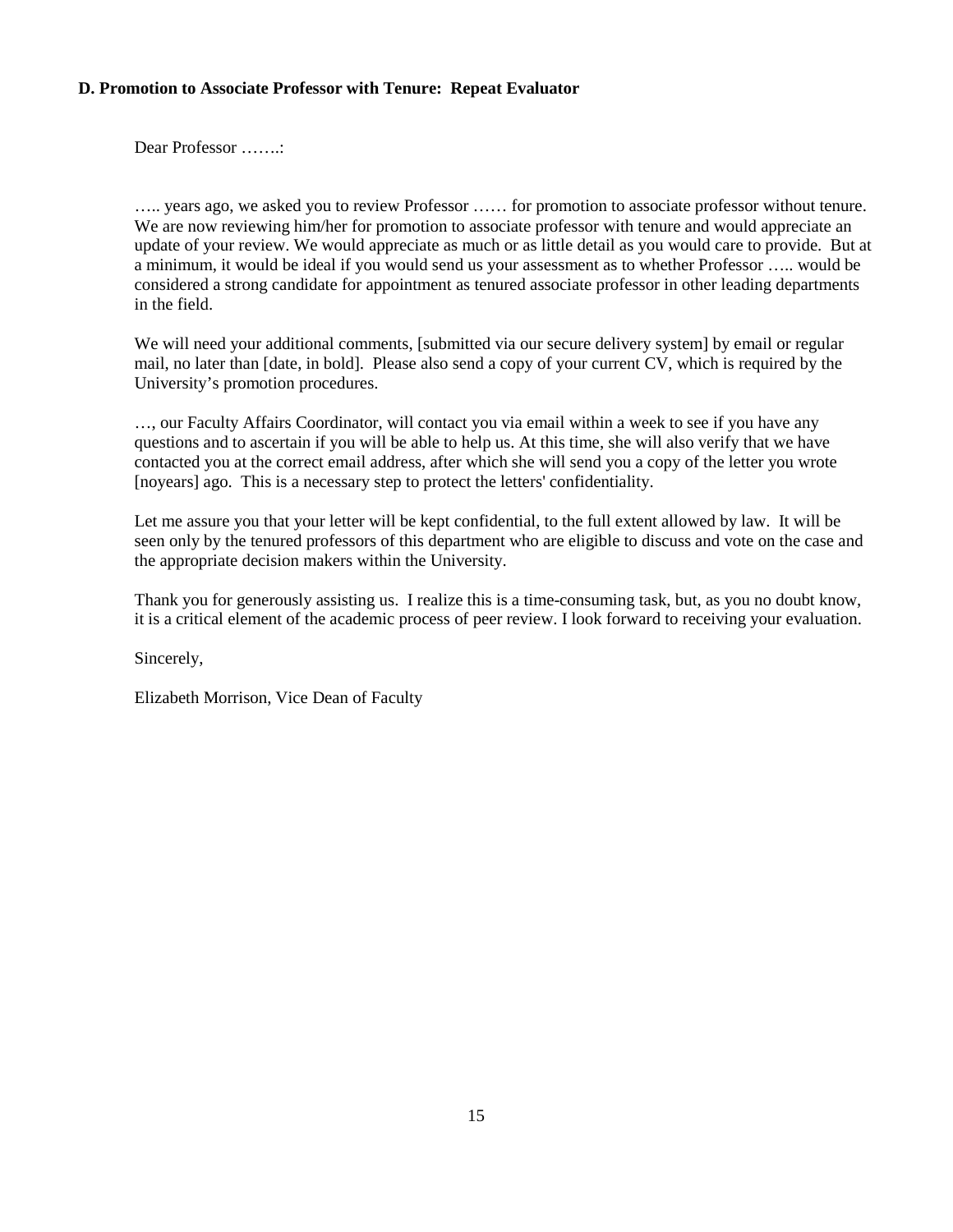# **E. External Hire with Tenure**

Dear Professor…..:

We are considering Professor………., currently an Assistant/Associate/Full Professor at…….., for an appointment as a tenured associate/full professor in our …….. department. Given your knowledge of the field, we would very much appreciate your evaluation of his/her research.

Enclosed are Professor ….'s vita, personal statement, and samples of his/her work. Hard copies can be mailed if you prefer.

It will be of particular value to us if you provided a candid assessment of the strengths and weaknesses of Professor …..'s research with respect to intellectual quality, originality, impact, and significance. We would also appreciate an explicit comparison of his/her work with that of the most prominent individuals working in the same field who are at comparable points in their careers. Any additional comments you consider pertinent would be welcome. If you have knowledge of Professor ….'s teaching ability or service to the professional community, we would appreciate your commentary on these matters as well. Please include in your letter a statement of how long and in what specific capacities you have known the candidate. Finally, we would appreciate your judgment of whether or not Professor …. would be considered a strong candidate for tenured associate/full professor in other leading schools.

Due to time constraints, we will need your letter, [submitted via our secure delivery system] by email or regular mail, by……. (date, in bold). Please also send a copy of your current CV, which is required by the University's promotion procedures.

…, our Faculty Affairs Coordinator, will contact you via email within a week to see if you have any questions and to ascertain if you will be able to help us. Let me assure you that your letter will be kept confidential, to the full extent allowed by law. It will be seen only by the tenured professors of the department who are eligible to discuss and vote on the case and the appropriate decision makers within the University.

Thank you for generously assisting us. I realize this is a time-consuming task, but, as you no doubt know, it is a critical element of the academic process of peer review. I look forward to receiving your evaluation.